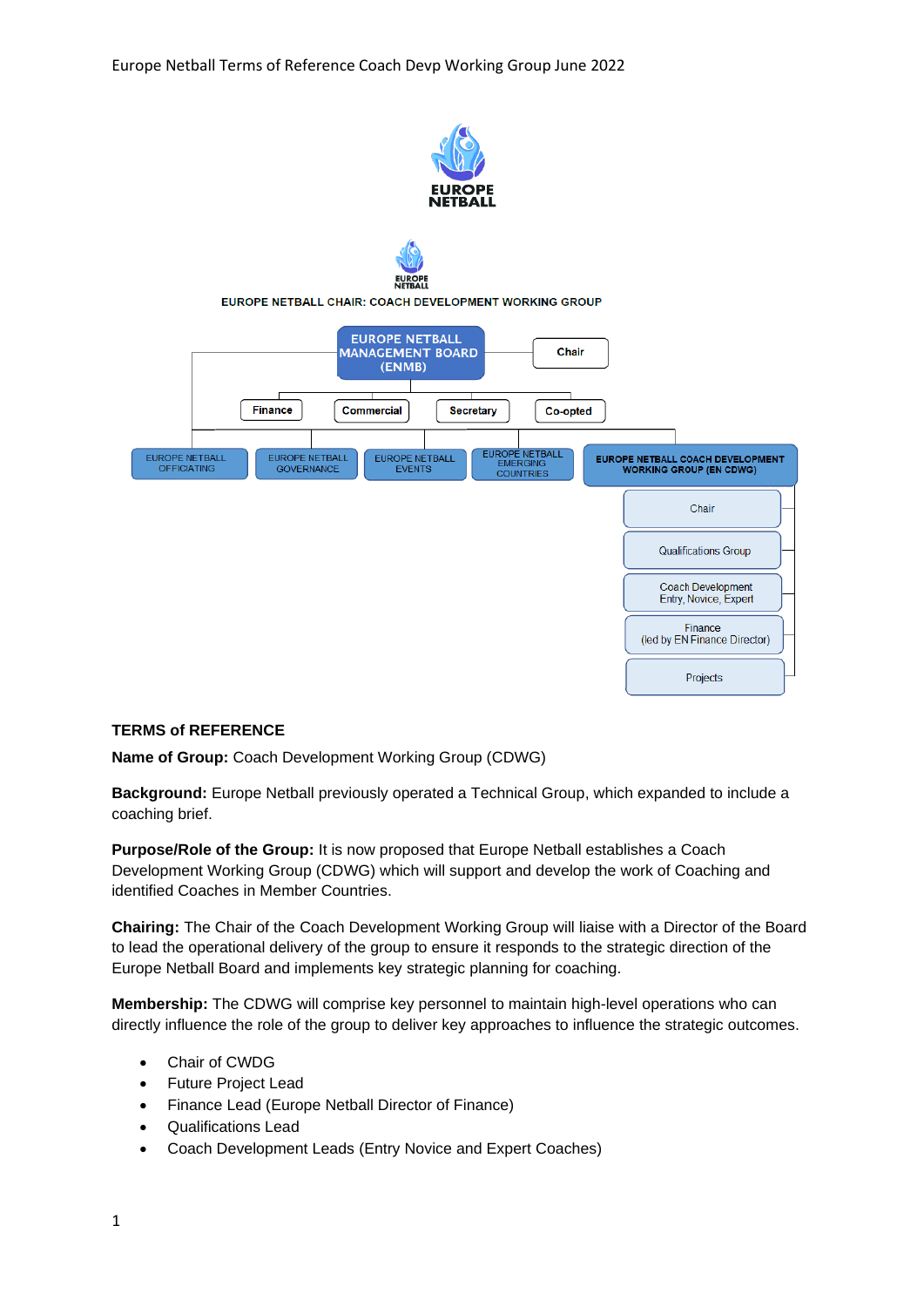The CDWG will co-opt a person or persons with specialist knowledge to advise on specific projects when deemed appropriate.

**Accountability:** The membership of the CDWG is at a level that will empower it to make operational guidelines based on strategic decisions. Accountability on key decisions will follow Board protocols. The CWDG will report directly to the Europe Netball Board via the Chair.

**Review:** The Group will review the relevance, impact, and value of it's work on a regular basis

**Ways of Working:** The group will recommend and lead on the variety of tasks and projects as deemed appropriate to meet and drive forward the strategic plan. Recommendations are to be implemented timely, effectively, and sustainably. Evidence that can be monitored & recorded to ensure the success & impact of strategic plan, will be shared via the chair to the EN Board. If deemed necessary and with the permission of the Europe Netball Board, the group can form and oversee subgroups to carry out detailed work on specific projects or tasks. The CWDG will work in conjunction with other Europe Netball working groups.

**Meetings & Voting:** Meetings will be conducted face to face and/or by virtual conference call and communicate decisions reached electronically. The CDWG will meet quarterly or as appropriate and minute all meetings in a two-hour meeting. It is anticipated that meetings will be structured to review progress and impact and agreeing actions and targets to be achieved. At meetings, there must be a quorum of at least 50% of members who are eligible to vote.

**Sharing of Information & Resources:** Information will be shared via email among the group's personnel. The Group will share relevant documents and training resources via the EN web-based platform.

**Budget & Spending:** The CDWG does not have any financial powers but will monitor its financial performance against a set budget and in conjunction with the Financial Director on the Board.

## The CDWG will:

- Support the delivery of the established strategic plan approved by the Board.
- Develop and operate within the financial constraints set by the Europe Netball Board.
- Discuss, consider, and recommend the strategic direction for Coaching with the Europe Netball Board.
- Develop, and write plans and policies related to the operational delivery of Coach Education
- Develop a communication process with all Member Countries to enable the plans to be shared, discussed, understood and delivered.
- Review the CDWG plans against aims, objectives and targets, and agree actions to meet these measures of success.
- Consider strategic issues arising from the Coaching plans and refer recommendations on outcome and policies to the Board.
- Implement a Europe Netball Calendar as required by the Member Countries and within the financial budget set by the CDWG.
- Establish and oversee any appointed sub-groups within the CDWG structure.
- Work with World Netball to ensure all Europe Netball's work is in line with the WN Coaching Strategic direction.